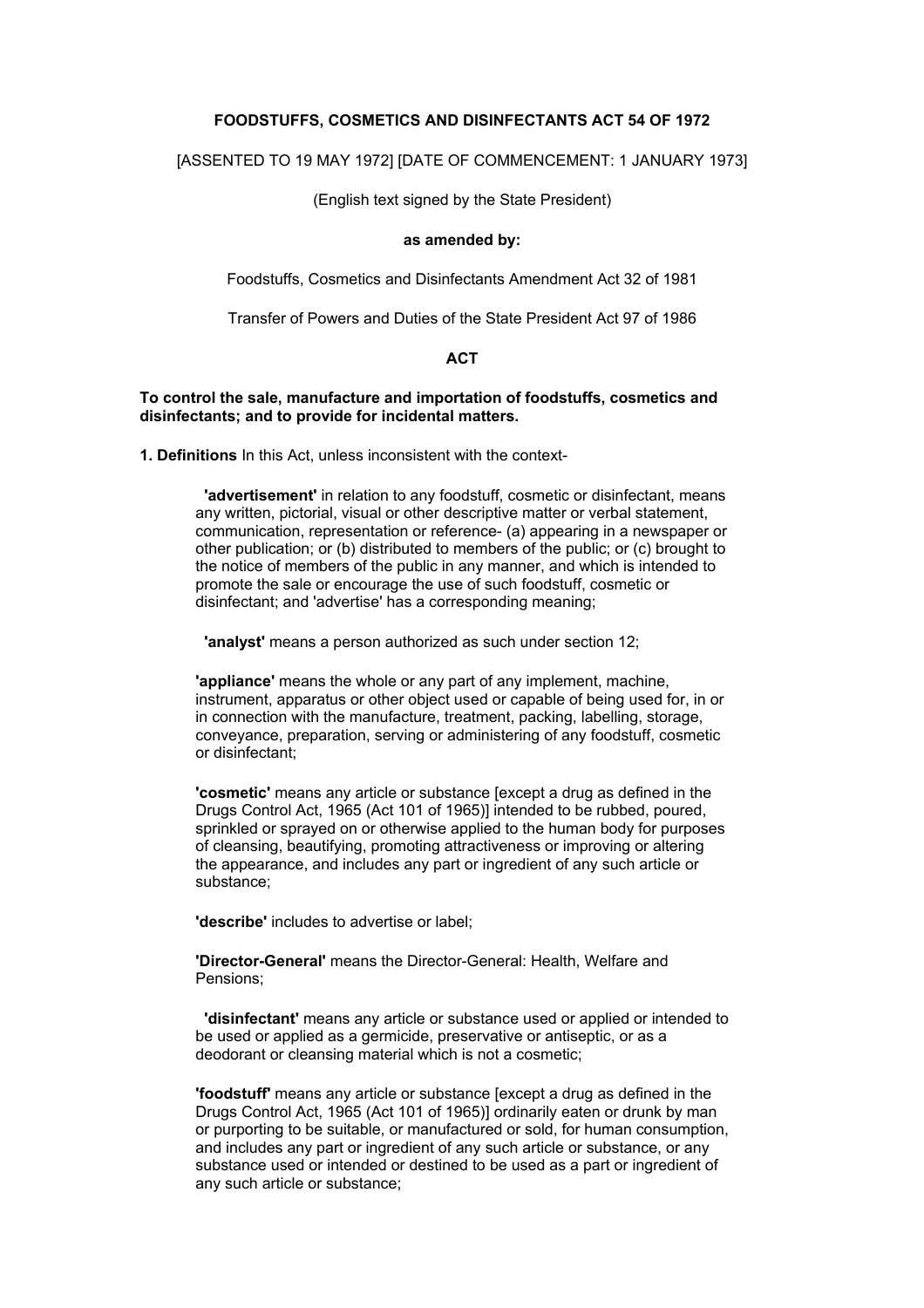**'import'** means to import into the Republic by any means; and 'importation' has a corresponding meaning; **'importer'** includes any person who, whether as owner, consignor, consignee, agent or broker, is in possession of or in any way entitled to the custody or control of any foodstuff, cosmetic or disinfectant imported;

**'inspector'** means a person authorized as such by or under section 10;

**'label'** means any brand or mark or any written, pictorial or other descriptive matter appearing on or attached to or packed with any foodstuff, cosmetic or disinfectant or its package, and referring to such foodstuff, cosmetic or disinfectant; and, when used as a verb, means to brand or mark or to attach or to provide in any other manner with, any written, pictorial or other descriptive matter;

**'local authority'** means an institution or body contemplated in section 84(1)(f) of the Republic of South Africa Constitution Act, 1961 (Act 32 of 1961);

**'manufacture'** includes production, or preparation, processing, preservation or other manufacturing process; and 'manufacture', when used as a verb, has a corresponding meaning;

**'Minister'** means the Minister of Health, Welfare and Pensions;

**'package'** means anything by or in which any foodstuff, cosmetic or disinfectant is covered, enclosed, contained or packed;

**'premises'** means land or any building or other structure and includes any train, boat, ship, aircraft or other vehicle;

**'prohibited'**, except in the definition of 'prohibited article', means prohibited in terms of any regulation;

**'prohibited article'** means any foodstuff, cosmetic or disinfectant which may in terms of this Act not be sold or manufactured or imported for sale or which does not comply with the provisions of this Act in all respects;

**'regulation'** means a regulation made under this Act;

**'sealed package'** means an unopened package which cannot be opened without breaking or damaging such package or any seal, adhesive label or other part of or attachment to such package;

 **'sell'** includes to offer, advertise, keep, display, transmit, consign, convey or deliver for sale, or to exchange, or to dispose of to any person in any manner whether for a consideration or otherwise; and 'sold', 'selling' and 'sale' have corresponding meanings;

**'this Act'** includes any regulation;

**'treated'** means coloured, stained, powdered, polished, coated or steamed, or mixed, preserved, flavoured, diluted or thickened with any substance, or treated in any other manner; and 'treat' and 'treatment' have corresponding meanings;

#### **2. Prohibition of sale, manufacture or importation of certain articles**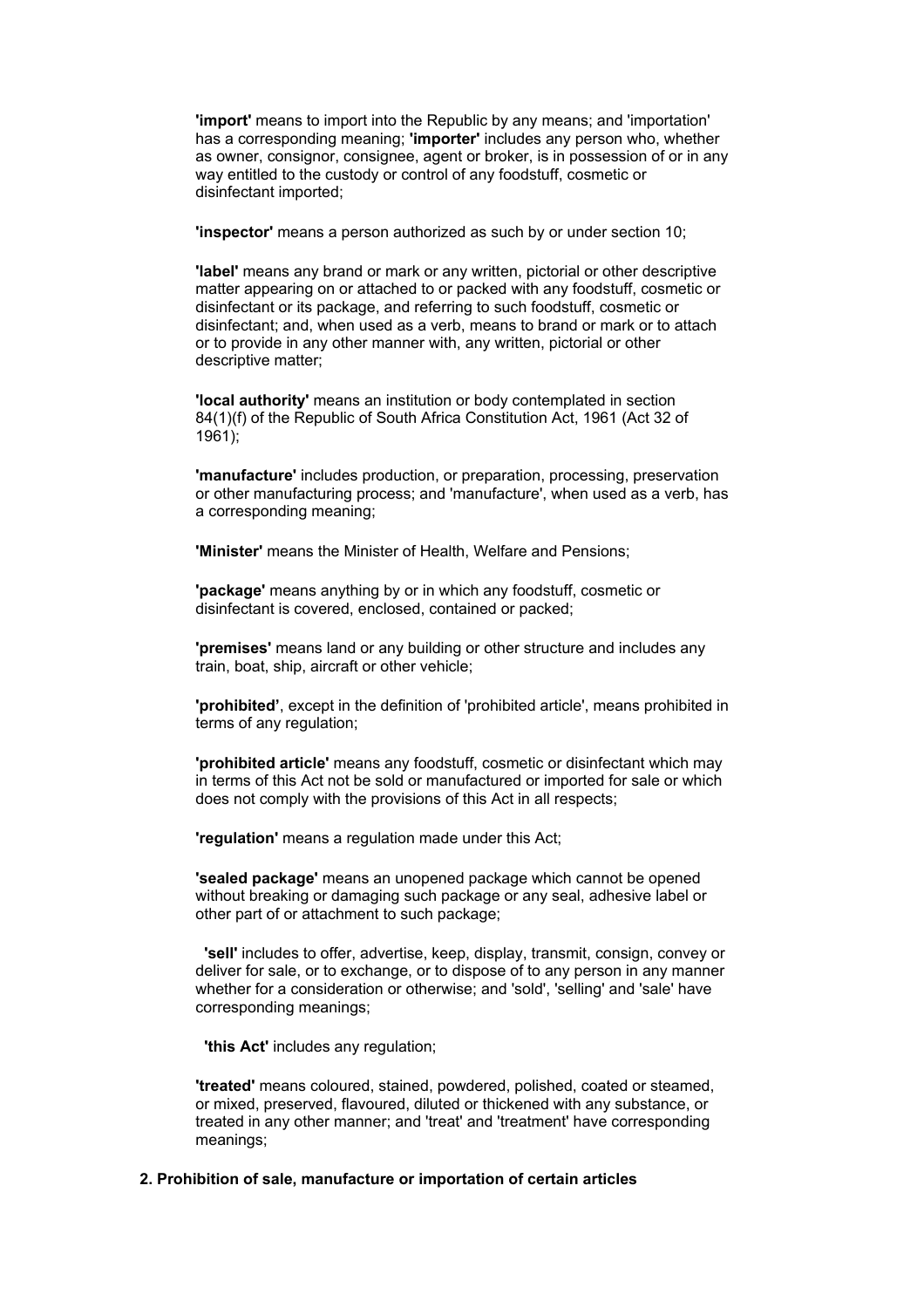- 1. Subject to the provisions of subsection (2) and section 6, any person shall be guilty of an offence
	- a. if he sells, or manufactures or imports for sale, any foodstuff, cosmetic or disinfectant
		- i. which contains or has been treated with a prohibited substance; or
		- ii. which contains a particular substance in a greater measure than that permitted by regulation or has been treated with a substance containing a particular substance in a greater measure than that permitted by regulation; or
		- iii. which does not comply with any standard of composition, strength, purity or quality prescribed by regulation for or in respect of it or any standard so prescribed for or in respect of any of its other attributes; or
		- iv. the sale of which is prohibited by regulation; or
	- b. if he sells, or manufactures or imports for sale, any foodstuff or cosmetic
		- i. which is contaminated, impure or decayed, or is, or is in terms of any regulation deemed to be, harmful or injurious to human health; or
		- ii. which contains or has been treated with a contaminated, impure or decayed substance or a substance which is, or is in terms of any regulation deemed to be, harmful or injurious to human health; or
	- c. if he sel ls, or manufactures or imports for sale, any foodstuff
		- i. which contains or has been treated with a substance not present in any such foodstuff when it is in a normal, pure and sound condition; or
		- ii. to which any substance has been added so as to increase the mass or volume of such foodstuff with the object to deceive; or
		- iii. from which any substance or ingredient has been abstracted, removed or omitted with the result that its nutritive value or other properties, in comparison with those of such a foodstuff in a normal, pure and sound condition, are diminished or otherwise detrimentally affected; or
		- iv. which has been treated in such manner that its damaged or unsound condition or inferior quality is concealed whether entirely or partly.
- 2. The provisions o f subsection (1)(c) shall not apply with reference to the sale, manufacture or importation of a foodstuff
	- b. which contains or has been treated with a substance which is not harmful or condition or form to be packed, stored, conveyed, used or consumed, and is injurious to human health and the addition or presence of which is necessary for the manufacture of such foodstuff as an article of commerce in a fit not intended to deceive or mislead any buyer by increasing the mass or volume or concealing or lowering the quality of such foodstuff; or
	- c. which contains, but in no greater measure than that permitted by regulation (if any), a foreign substance which is unavoidably present in such foodstuffs as a result of the process of its collection or manufacture; or
	- d. from which a substance has been abstracted or removed, if such abstraction or removal is necessary for the manufacture of such foodstuff as an article of commerce in a fit condition or form to be packed, stored, conveyed, used or consumed, or has been effected in accordance with the provisions of the regulations.
- 3. For the purposes of subsection (1), 'manufactures' includes to treat any foodstuff, which, renders such foodstuff, cosmetic or disinfectant a prohibited article in terms of substance or ingredient from, any foodstuff, cosmetic or disinfectant with the result cosmetic or disinfectant in a manner which, or with a substance the presence of that subsection, and to add any substance to, or abstract, remove or omit any that such foodstuff, cosmetic or disinfectant becomes a prohibited article in terms of that subsection.

#### **3.Sale of mixed, compounded or blended foodstuff**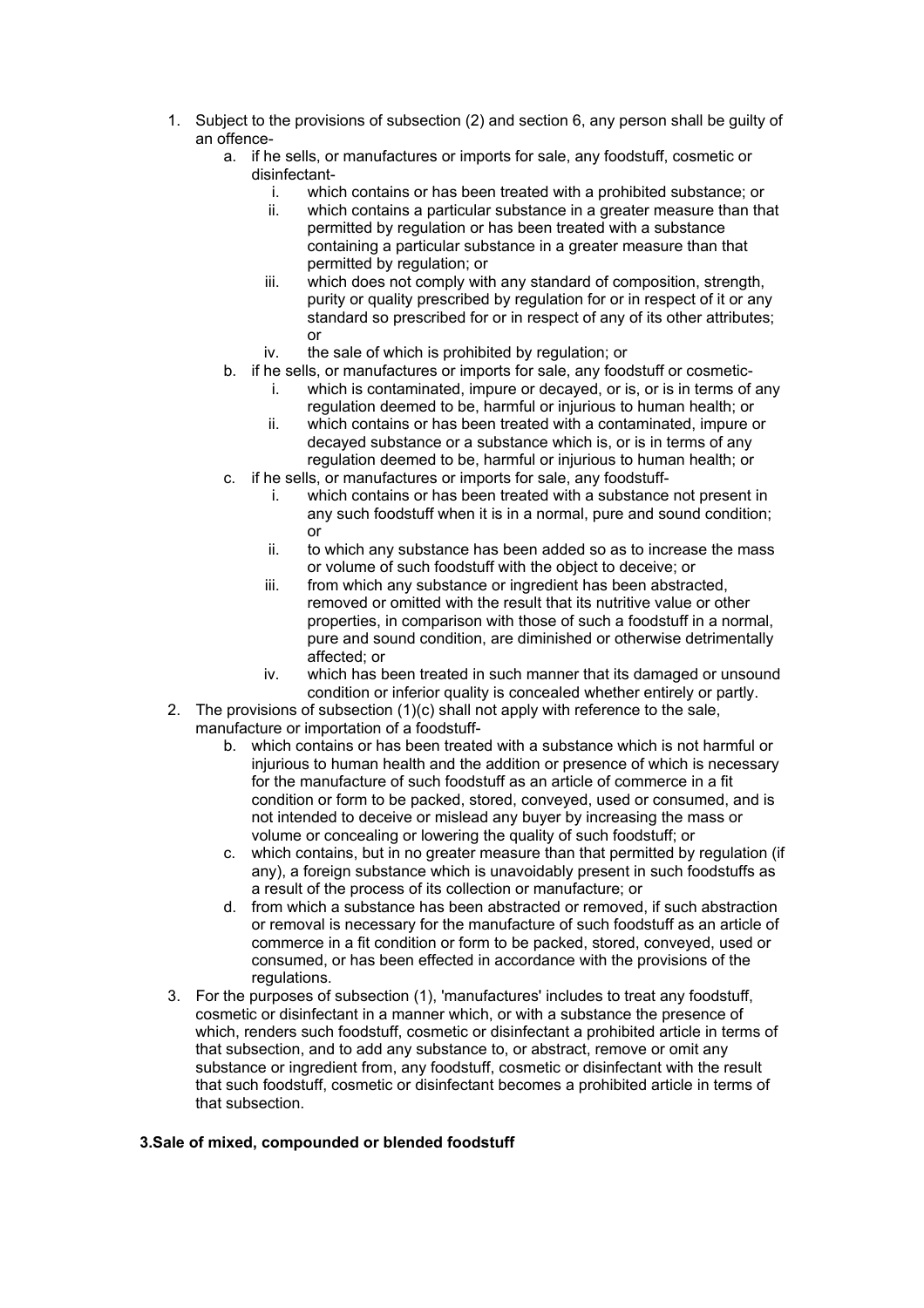- 1. Subject to the provisions of subsection (2) and section 6, any person shall be guilty of an offence if he sells any foodstuff which is a mixture or compound of different foodstuffs or a blend consisting exclusively of different kinds or grades of the same foodstuff, otherwise than in a package bearing a label which complies with the provisions of the regulations (if any) and which indicates clearly that the foodstuff sold is such a mixture, compound or blend and specifies the names or, as the case may be, the kinds or grades of the ingredients and the proportions or amounts in which they are present, unless such foodstuff is taken and delivered direct to the purchaser from bulk stock which, or the container of which, bears such a label. (2) The provisions of subsection (1) shall not apply with reference to the sale of any foodstuff
	- a. which is the subject of a patent under the Patents Act, 1952 (Act 37 of 1952), and which is sold in a condition complying with the specifications of the patent, and bears a label specifying the number under which the patent is registered in terms of that Act; or (b) which is exempted from those provisions by regulation.

#### **4.Use or employment of prohibited process, method, appliance, container or object** Subject to the provisions of section 6, any person shall be guilty of an offence if he-

- a. employs or uses a prohibited process or method or a prohibited appliance or container or other prohibited object in or in connection with the manufacture, treatment, packing, labelling, storage or conveyance of any foodstuff, cosmetic or disinfectant; or
- b. uses a prohibited appliance or container or other prohibited object for or in the preparation, serving or administering of any foodstuff or cosmetic in the course or as part of any trade or business; or
- c. sells or imports for sale any foodstuff, cosmetic or disinfectant in or in connection with the manufacture, treatment, packing, labelling, storage or conveyance of which a prohibited process or method or a prohibited appliance or container or any other prohibited object has been employed or used.

## **5.False description of articles**

- 1. Subject to the provisions of subsection (2) and section 6, any person shall be guilty of an offence if he
	- a. publishes a false or misleading advertisement of any foodstuff, cosmetic or disinfectant; or
	- b. for purposes of sale, describes any foodstuff, cosmetic or disinfectant in a manner which is false or misleading as regards its origin, nature, substance, composition, quality, strength, nutritive value or other properties or the time, mode or place of its manufacture; or
	- c. sells, or imports for sale, any foodstuff, cosmetic or disinfectant described in the manner aforesaid.
- 2. The provisions of subsection (1) shall not be deemed to prohibit the description of any foodstuff by, or its sale or importation under, a geographical name which is generally accepted as a generic term for a particular type or variety of such foodstuff, provided the foodstuff described by or sold or imported under the name in question is of the type or variety indicated by that name.

## **6.Special defences**

No person shall be convicted-

- a. on a charge of selling, manufacturing or importing or otherwise dealing with any foodstuff or cosmetic in contravention of any provision of this Act, if he proves that the foodstuff or cosmetic to which the charge relates was not sold for human consumption or use, or manufactured, imported or otherwise dealt with for sale for human consumption or use, as the case may be;
- b. on a charge of selling or importing any foodstuff, cosmetic or disinfectant in contravention of any provision of this Act, if he proves-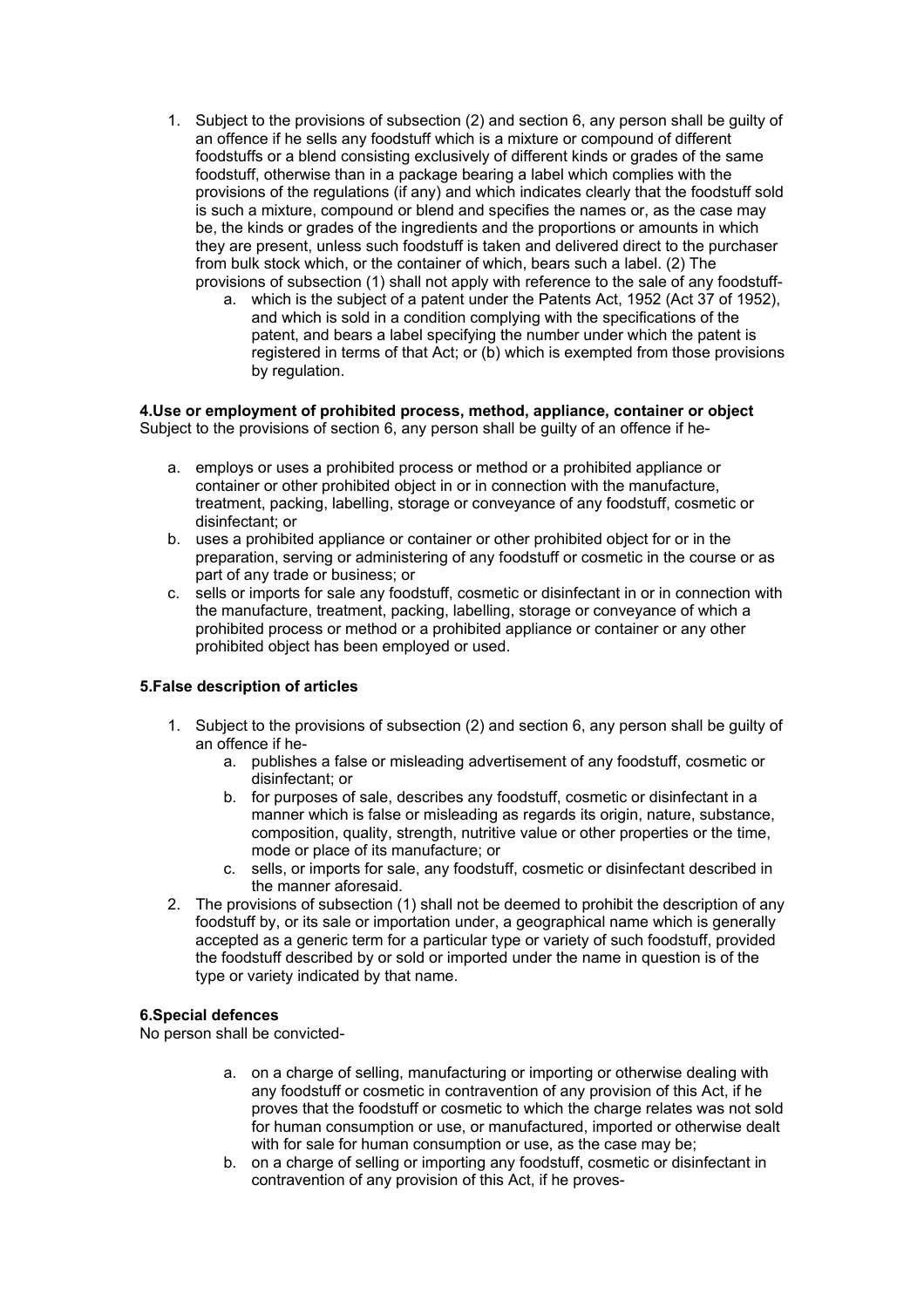- i. that he or his employer or principal acquired or imported the article in question under a written warranty complying with the provisions of section 7 and furnished to him or to his employer or principal; and
- ii. that he at no relevant time had reason to suspect that the article in question was a prohibited article; and
- iii. in the case of a sale of the article in question, that he sold it in the condition in which he acquired or imported it or, if it was acquired or imported by his employer or principal, that he at no relevant time had reason to suspect that it was in any other condition than that in which it was so acquired or imported;
- c. on a charge of publishing a false or misleading advertisement of a foodstuff, cosmetic or disinfectant, if he proves that he is not a person selling the foodstuff, cosmetic or disinfectant to which the advertisement in question relates and that he did not know, and could not reasonably be expected to have known, that the said advertisement was in any respect false or misleading, unless it is proved that the accused failed, on demand by an inspector or a member of the South African Police, to furnish the name and address of the person at whose instance that advertisement was published.

# **7.Warranties**

- 1. A warranty referred to in section 6
	- a. shall not be valid unless furnished by a person resident in the Republic, and, if it is furnished on behalf of a third person, unless such third person is resident or, in the case of a company, has a registered office in the Republic;
	- b. shall reflect the name and address of the person by whom it is furnished and, if it is furnished on behalf of a third person, the name and address (including, in the case of a company, the registered office) of such third person;
	- c. shall guarantee that any foodstuff, cosmetic or disinfectant to which it applies, is not a prohibited article in terms of this Act and complies in all respects with the provisions of this Act; and
	- d. shall contain particulars by which any article to which it applies can be identified, including the mass and size of any such article or its container and the number of such articles or containers.
- 2. Any person who furnishes a warranty which is false or misleading in any respect, shall be guilty of an offence.
- 3. Any court within whose area of jurisdiction the place is situated where a warranty has been furnished (including any address reflected on such warranty for the purposes of subsection (1) (b)) or where any article to which such warranty applies is sold or where a sample of such article is obtained in terms of this Act, shall have jurisdiction in respect of any offence committed in respect of such warranty under subsection (2).

## **8.Liability of employer or principal**

- 1. An act or omission of an employee, manager or agent which constitutes an offence under this Act shall be deemed to be the act or omission of his employer or principal and the said employer or principal may be convicted and sentenced in respect of it unless he proves
	- a. that he did not permit or connive at such act or omission; and
	- b. that he took all reasonable measures to prevent an act or omission of the nature in question; or
	- c. that an act or omission, whether legal or illegal, of the nature in question did not under any condition or in any circumstances fall within the course of the employment or the scope of the authority of the employee, manager or agent concerned.
- 2. For the purposes of subsection (1)(b) the fact that an employer or principal forbade an act or omission of the nature in question shall not of itself be regarded as sufficient proof that he took all reasonable measures to prevent such an act or omission.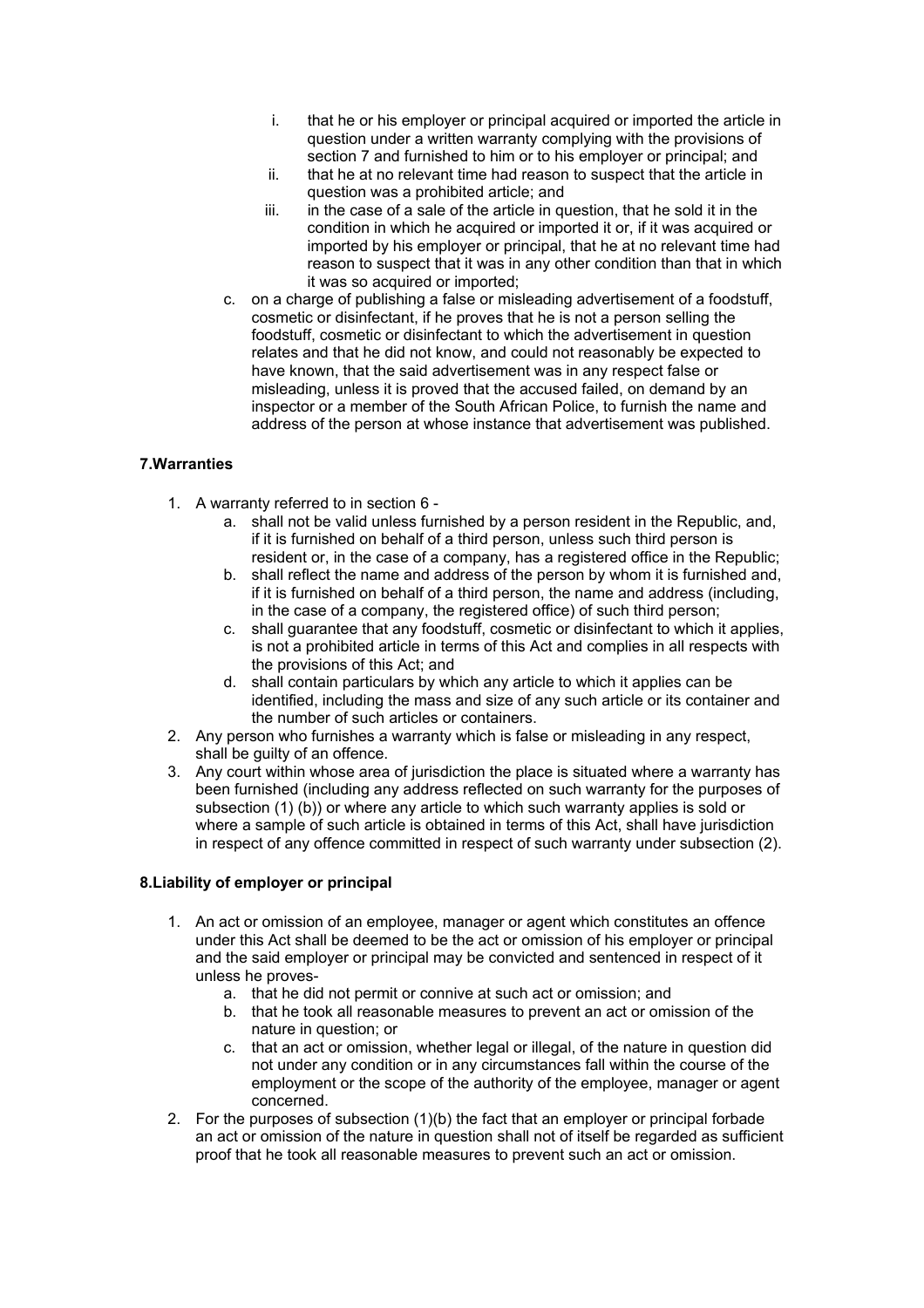3. The provisions of subsection (1) shall not be deemed to relieve the employee, manager or agent concerned from liability to be convicted and sentenced in respect of the act or omission in question.

## **9.Liability of importer, manufacturer or packer**

- 1. The person who, according to the label of any foodstuff, cosmetic or disinfectant which is sold in a sealed package and which does not comply with the provisions of this Act, imported, manufactured or packed the article in question, shall be presumed to have imported, manufactured or packed, as the case may be, such article and may be convicted and sentenced accordingly unless he proves
	- a. that he did not import, manufacture or pack, as the case may be, such article; or
	- b. that the non-compliance of such article with the provisions of this Act is due to deterioration or some other change which occurred after such article left his possession and over which he had no control.
- 2. The provisions of subsection (1) shall not be deemed to relieve any person from liability incurred by him in terms of this Act in respect of the sale of any article referred to in that subsection.

# **10.Inspectors**

- 1. The Director-General may authorize such persons as he may deem fit, as inspectors who shall, subject to his control, be vested with the powers, duties and functions conferred or imposed on inspectors by this Act.
- 2. Each person authorized under subsection (1) shall be provided with a letter of authority signed by or on behalf of the Director-General and certifying that such person has been authorized as an inspector in terms of this Act.
- 3. The powers, duties and functions of an inspector in terms of this Act may be exercised or performed
	- a. in respect of any foodstuff, cosmetic or disinfectant referred to in section 14 (3), by an officer of the Office of the Commissioner for Customs and Excise authorized thereto in writing, either in general or in a particular case, by the Commissioner for Customs and Excise;
	- b. for the purposes of the administration of any provision of this Act by a local authority under section 23, by any person employed by such local authority as a health inspector and authorized thereto in writing by such local authority;
	- c. by any member of the South African Police of or above the rank of sergeant;
	- d. by any member of the South African Police below the rank of sergeant authorized thereto in writing by a member referred to in paragraph (c); (e) in respect of any foodstuff, by any person appointed under section 18 of the Standards Act, 1962 (Act 33 of 1962), as an inspector for the purposes of that Act.

## **11.Powers, duties and functions of inspectors**

- 1. An inspector may at all reasonable times enter upon any premises on or in which any foodstuff, cosmetic or disinfectant is or is suspected to be manufactured, treated, graded, packed, marked, labelled, kept, stored, conveyed, sold, served or administered or on or in which any other operation or activity with or in connection with any foodstuff, cosmetic or disinfectant is or is suspected to be carried out, and may, subject to the provisions of this Act
	- a. inspect or search such premises, or examine, or extract, take and remove samples of, any foodstuff, cosmetic or disinfectant found in or upon such premises, or any appliance, product, material, object or substance so found which is or is suspected to be used, or to be destined or intended for use, for, in or in connection with the manufacture, treatment, grading, packing, marking, labelling, storage, conveyance, serving or administering of any foodstuff, cosmetic or disinfectant, or for, in or in connection with any other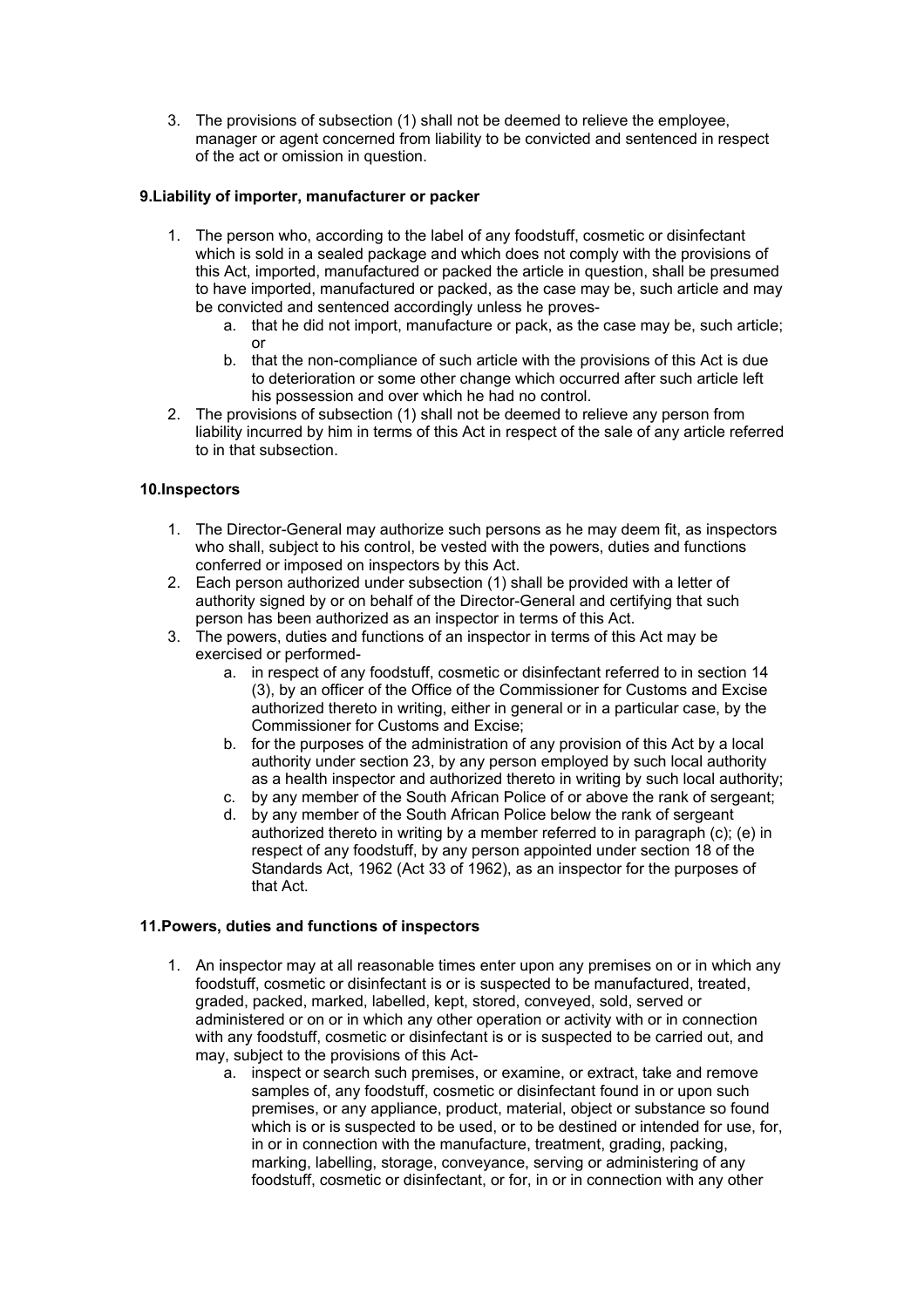operation or activity with or in connection with any foodstuff, cosmetic or disinfectant, or open any package or container of such foodstuff, cosmetic, disinfectant, product, material, object or substance;

- b. demand any information regarding any such foodstuff, cosmetic, disinfectant, appliance, product, material, object or substance from any person in whose possession or charge it is or from the owner or person in charge of such premises;
- c. weigh, count, measure, mark or seal any such foodstuff, cosmetic, disinfectant, appliance, product, material, object or substance or its package or container, or lock, secure, seal or close any door or opening giving access to it;
- d. examine or make copies of, or take extracts from, any book, statement or other document found in or upon such premises and which refers or is suspected to refer to such foodstuff, cosmetic, disinfectant, appliance, product, material, object or substance;
- e. demand from the owner or any person in charge of such premises or from any person in whose possession or charge such book, statement or other document is, an explanation of any entry in it;
- f. inspect any operation or process carried out in or upon such premises in connection with any activity referred to in paragraph (a);
- g. demand any information regarding such operation or process from the owner or person in charge of such premises or from any person carrying out or in charge of the carrying out of such operation or process;
- h. seize any foodstuff, cosmetic, disinfectant, appliance, product, material, object, substance, book, statement or document which appears to provide proof of a contravention of any provision of this Act.
- 2. An inspector referred to in section 10 (1) or (3) (a), (b) or (d) shall exhibit the written authority by virtue of which he is authorized as an inspector to any person affected by the exercise or performance of any power, duty or function of such inspector under this Act.
- 3. The procedure to be followed by an inspector in obtaining, transmitting for analysis or examination or otherwise dealing with any sample, shall be prescribed by regulation.

# **12.Analysts**

- 1. The Director-General may in writing authorize such persons as he may deem fit, as analysts to analyse or examine samples of any article or substance for the purposes of this Act.
- 2. An analyst shall for the purpose of analysing or examining any such sample or reporting the result, employ or use such methods or forms, or complete such certificates or reports as may be prescribed by regulation, and shall be vested with such other powers, duties or functions as may be so prescribed.

## **13.Further analysis or examination of sample**

- 1. If evidence of an analysis or examination of a sample by an analyst is adduced in a prosecution under this Act, the court, on its own motion or at the request of the prosecutor or, subject to the provisions of subsection (3), at the request of the accused, may order a further analysis or examination of the remaining portion of the sample used for the first analysis or examination or, if there is no such remaining portion and the inspector who obtained the sample has retained any part of it in accordance with the regulations, of the part so retained by him.
- 2. Such further analysis or examination shall be carried out by an analyst designated by the court or, if an analyst is not readily available, by any competent person so designated.
	- a. A request by the accused for such a further analysis or examination shall be granted only on condition that he deposits the sum of twenty-five rand.
	- b. Such deposit shall be returned to the accused if he is acquitted on the charge to which the evidence relates, but if he is convicted the court may declare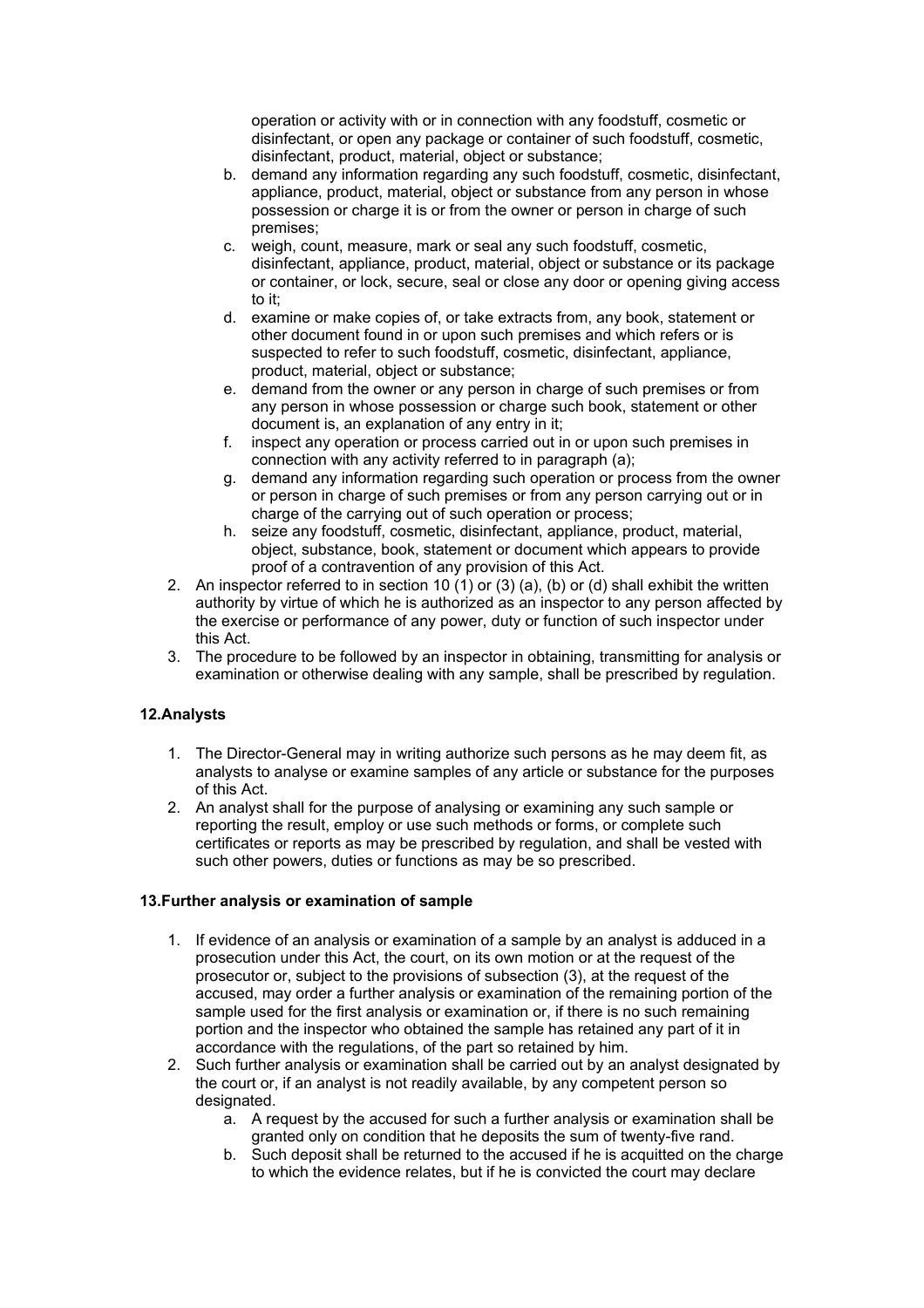such deposit or such part of it as the court may consider sufficient to defray the cost of the further analysis or examination, to be forfeited to the State.

#### **14.Examination, control and disposal of certain imported articles**

- 1. If any foodstuff, cosmetic or disinfectant is in terms of paragraph (a) of section 107 (2) of the Customs and Excise Act, 1964 (Act 91 of 1964), under the control of the Commissioner for Customs and Excise because he has not yet satisfied himself that the provisions of this Act relating to the importation of foodstuffs, cosmetics or disinfectants have been complied with in respect thereof, the said Commissioner may, notwithstanding the provisions of that paragraph but subject to the provisions of subsection (2) of this section, with the concurrence of the Director-General allow such foodstuff, cosmetic or disinfectant and similar articles in the same consignment to pass from his control on condition that they are removed to a place approved by the Director-General and are there detained, at the expense and risk and under the control of the importer, for examination or analysis thereof or of a sample thereof under the provisions of this Act or until the result of any such examination already commenced or carried out is known and, under the circumstances contemplated in subsection (3), until the Director-General has made an order in respect thereof.
- 2. The Commissioner for Customs and Excise shall not under subsection (1) allow any foodstuffs, cosmetics or disinfectants to pass from his control unless the importer has furnished the Director-General with a guarantee, to the satisfaction of the Director-General, that he will pay to the Director-General for the benefit of the State Revenue Fund an amount determined by agreement between himself and the Director-General and specified in the guarantee, if in the opinion of the Director-General he fails to comply with any condition referred to in that subsection in relation to such foodstuffs, cosmetics or disinfectants.
- 3. If as a result of the examination or analysis of any foodstuff, cosmetic or disinfectant which in terms of the Customs and Excise Act, 1964, is under the control of the Commissioner for Customs and Excise or in terms of subsection (1) of this section is detained under the control of an importer, or of a sample thereof, it appears that it is a prohibited article, the Director-General may by order in writing at his discretion direct that such foodstuff, cosmetic or disinfectant and all similar articles in the same consignment
	- a. shall be confiscated and destroyed; or
	- b. shall be returned to the port of shipment or place of origin; or
	- c. may be imported on compliance by the importer with such conditions as may be specified by the Director-General in such order, including any condition requiring the substitution of a label approved by the Director-General for any existing label; or
	- d. shall be dealt with or disposed of in such other manner as may be specified by the Director-General in such order.

## **15.Regulations**

- 1. The Minister may make regulations
	- a. prescribing the nature and composition of any foodstuff, cosmetic or disinfectant, or standards for the composition, strength, purity or quality or any other attribute of any foodstuff, cosmetic or disinfectant or any ingredient or part of a foodstuff, cosmetic or disinfectant;
	- b. prescribing, prohibiting, restricting or otherwise regulating
		- i. the use or employment of any substance or any appliance, container or other object or any process or method for, in or in connection with the manufacture, treatment, packing, labelling, storage, conveyance, serving or administering of any foodstuff, cosmetic or disinfectant; or ii. the abstraction or removal of any substance from any foodstuff;
	- c. prescribing the circumstances under which or the manner in which the fact that a particular substance, process or method has been used or employed for, in or in connection with the manufacture or treatment of any foodstuff,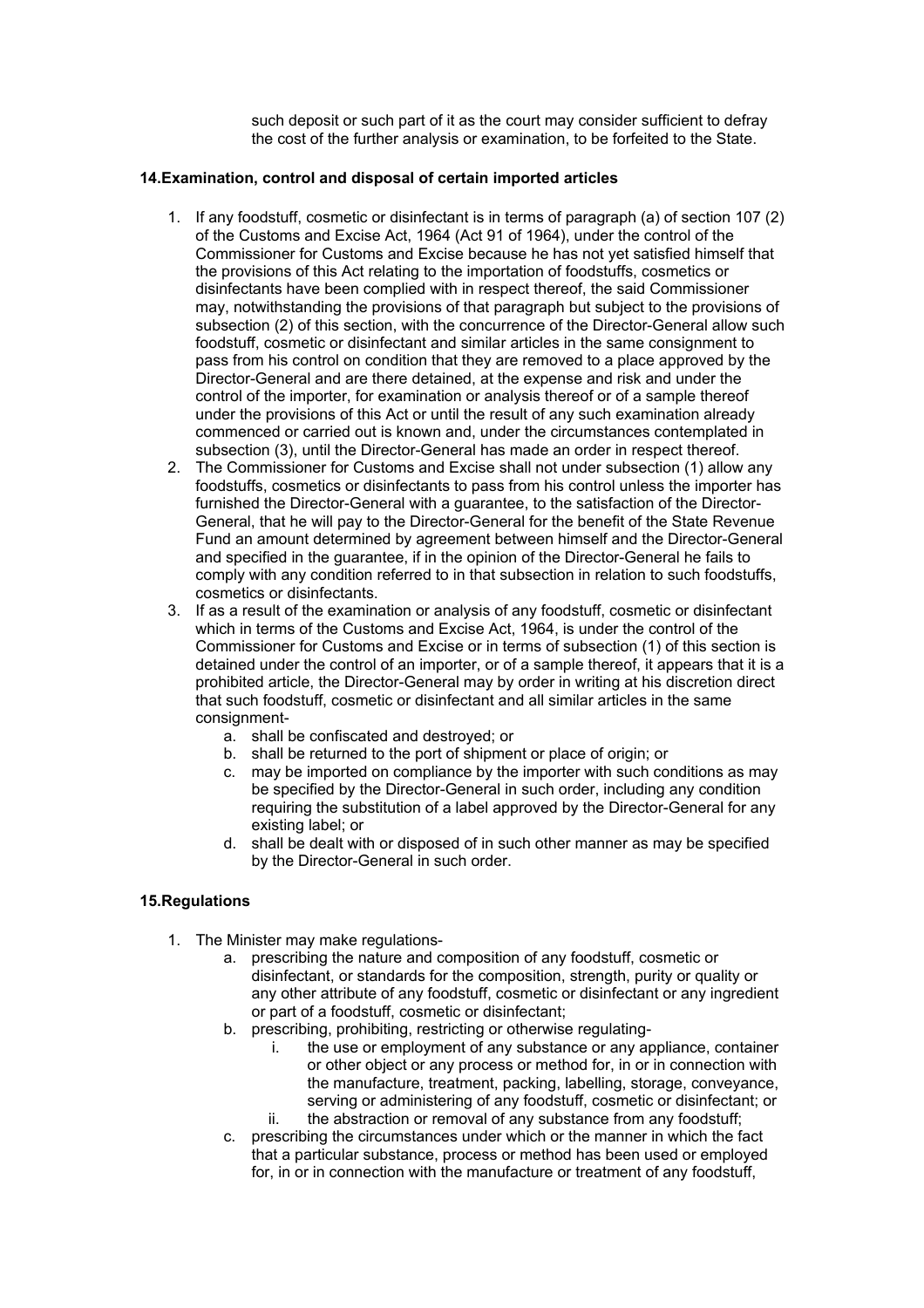cosmetic or disinfectant or the fact that any substance has been abstracted or removed from any foodstuff, shall be revealed to a buyer of the article in question;

- d. prescribing any foreign substance, or the nature of foreign substances, that may be considered as unavoidably present in any foodstuff or cosmetic as a result of the process of its collection, manufacture or treatment, or the greatest measure in which any such substance or substances of such nature may be present in any foodstuff or cosmetic;
- e. prescribing any foodstuff, cosmetic or substance as a foodstuff, cosmetic or substance which shall for the purposes of this Act be deemed to be harmful or injurious to human health;
- f. declaring any foodstuff to be a perishable foodstuff for the purposes of this Act;
- g. prohibiting the sale of any particular foodstuff, cosmetic or disinfectant, or of any foodstuff, cosmetic or disinfectant of a particular nature or class;
- h. prescribing the name under which any particular foodstuff, cosmetic or disinfectant may be sold, or prohibiting the sale of any particular foodstuff, cosmetic or disinfectant under a name other than a name so prescribed or under a specified name;
- i. prohibiting, restricting or otherwise regulating the manufacture, importation, possession, sale or use of any appliance, container or other object- which is or can be used, or is intended or destined for use, in or in connection with the manufacture, treatment, packing, labelling, storage, conveyance, serving or administering of any foodstuff or cosmetic and which is in such a condition, or which consists of or contains or has been treated with any substance of such nature, that if it should come into contact with any foodstuff or cosmetic, such foodstuff or cosmetic would thereby become or is likely thereby to become harmful or injurious to human health; or which is or can be used or employed, or is intended or destined for use or employment, in or in connection with a prohibited process or method of manufacture, treatment, packing, labelling, storage or conveyance of any foodstuff, cosmetic or disinfectant;
- j. prescribing, prohibiting, restricting or otherwise regulating
	- i. the packing of any foodstuff, cosmetic or disinfectant or the packing of any such article in a specified manner or in a manner other than a specified manner; or
	- ii. the use for the packing of any such article of any package of a specified condition, form or nature or made from or treated with any specified material or substance;
- k. prescribing the manner in which any foodstuff, cosmetic or disinfectant or its package, or the bulk stock from which it is taken for sale, shall be labelled, the nature of the information to be reflected on any label, the manner or form in which such information shall be so reflected or shall be arranged on the label, or the nature of information which may not be reflected on any label;
- l. exempting any foodstuff, cosmetic or disinfectant specified or of a specified nature or class, from the requirements of this Act relating to labelling, and prescribing the conditions or prerequisites (if any) in connection with any such exemption;
- m. prescribing powers or duties to be exercised or performed by an inspector, including powers or duties in connection with the obtaining or transmitting of samples for analysis or examination, or otherwise dealing with samples for the purposes of this Act;
- n. prescribing powers or duties to be performed or exercised by an analyst, methods of analysis or examination of samples for the purposes of this Act, the form of any certificate or report to be furnished in connection with such analysis or examination, or the nature or arrangement of particulars to be reflected in such a certificate or report;
- o. with regard to any matter which in terms of this Act may be prescribed or otherwise dealt with by regulation, and, in general, with regard to any matter which the Minister considers necessary or expedient to prescribe or regulate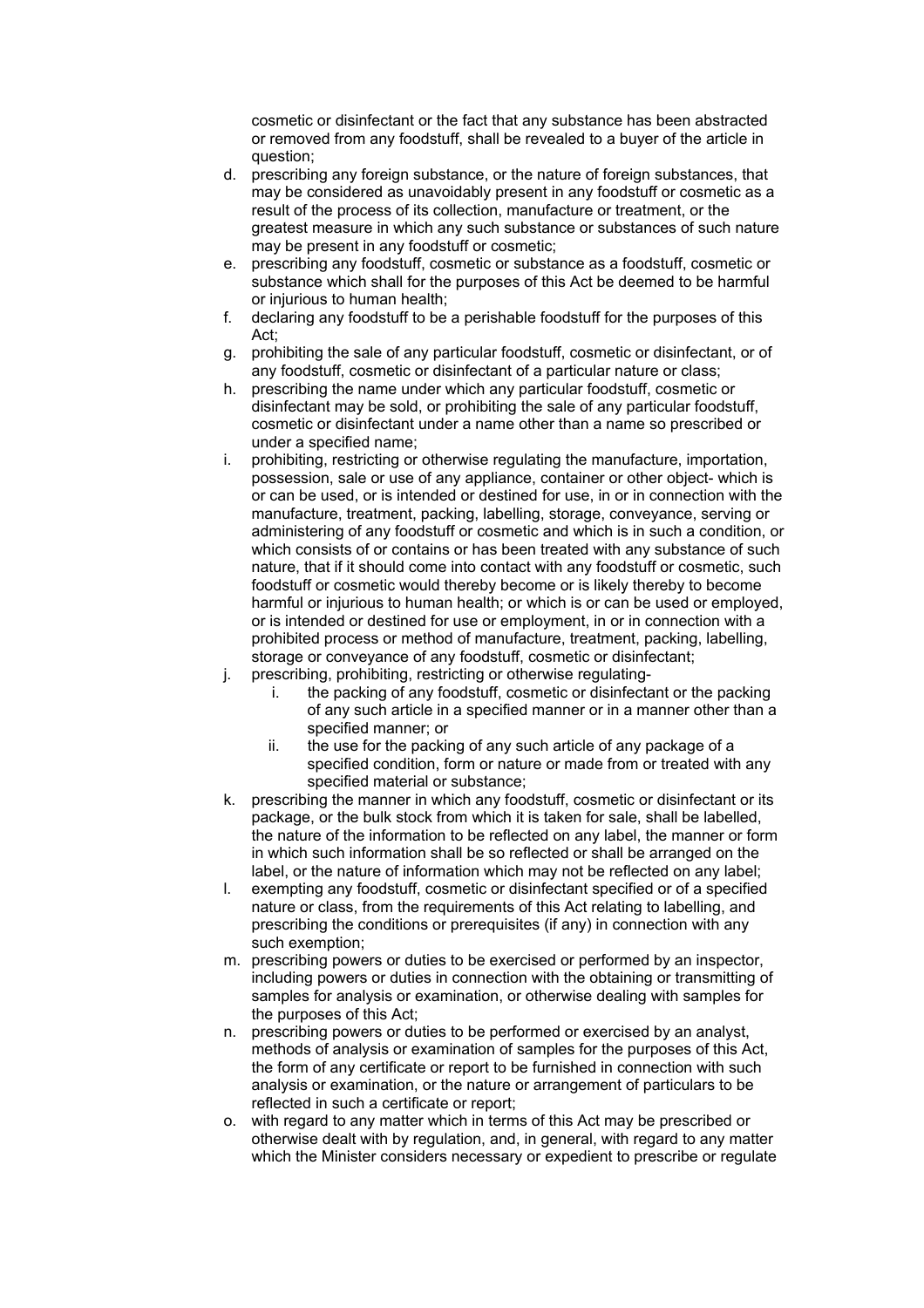in order to attain or further the objects of this Act, and the generality of this provision shall not be limited by the preceding paragraphs of this subsection.

- 2. No regulation shall be made under subsection (1) (h) which will have the effect of prohibiting the sale of any foodstuff, cosmetic or disinfectant under a trade mark or trade name under which it is sold at the date of the coming into operation of this Act, save in such cases where the Minister is satisfied that the trade mark or trade name falsely or misleadingly describes the foodstuff, cosmetic or disinfectant. (2A) Regulations made under subsection (1)(a) may prescribe for the composition, strength, purity or quality or any other attribute of any foodstuff, cosmetic or disinfectant or any ingredient or part thereof, any standard set out in any publication which in the opinion of the Minister is generally recognized as authoritative.
- 3. Regulations made under subsection (1) (n) may for the analysis or examination of a sample prescribe any method set out in any publication which in the opinion of the Minister is generally recognized as authoritative.
- 4. Any regulation may be expressed to apply only in such area as may be specified in it.
- 5. The regulations may prescribe penalties for any contravention of or failure to comply with its provisions, not exceeding the penalties prescribed by section 18.
- 6. The Minister shall, not less than three months before making any regulation under this Act, cause the text of the proposed regulation to be published in the Gazette together with a notice declaring his intention to make such a regulation and inviting interested persons to furnish him with any comments on, or representations they may wish to make in regard to, the proposed regulation.
- 7. The provisions of subsection (6) shall not apply in respect of
	- a. regulation which, after the provisions of that subsection have been complied with, has been amended by the Minister in consequence of comments or representations received by him in pursuance of the notice published in terms of that subsection;
	- b. any regulation in respect of which the Minister is of the opinion that the public interest requires it to be made without delay.

#### **16.Preservation of secrecy**

- 1. No person shall, except for the purpose of carrying out his functions or the performance of his duties under this Act or for the purpose of legal proceedings under this Act or when required to do so by any court or under any law
	- a. without the authority in writing of the Director-General, disclose to any other person the contents of any certificate or report on the analysis or examination of a sample in terms of this Act; or
	- b. disclose to any other person any information acquired by him in the carrying out of his functions or the performance of his duties under this Act and relating to the business or affairs of any other person.
- 2. Any person who contravenes the provisions of subsection (1) shall be guilty of an offence.

## **17.Offences**

Any person who-

- a. obstructs or hinders an inspector in the performance of his functions or duties or the exercise of his powers under this Act; or
- b. when an inspector demands of him an explanation or particulars or information relating to a matter within his knowledge, refuses or fails to give such explanation, or particulars or information or gives an explanation or particulars or information which is false or misleading knowing it to be false or misleading; or
- c. otherwise than in the exercise or performance of a power, duty or function under this Act, removes, obliterates, alters, damages, breaks or opens a mark, seal or fastening placed by an inspector on any foodstuff, cosmetic or disinfectant or its package or container or on or over any door or opening giving access to it; or
- d. falsely holds himself out to be an inspector; or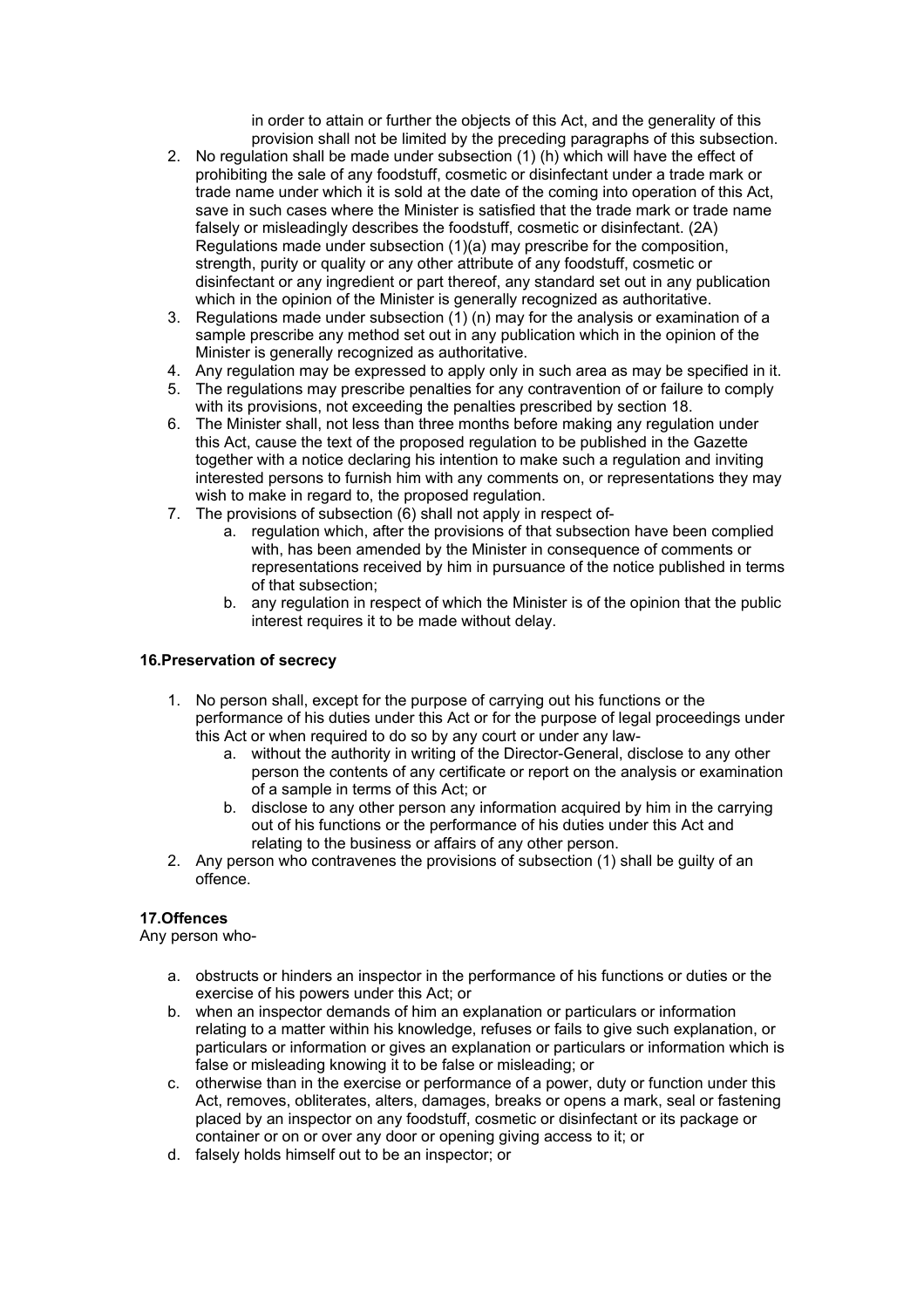- e. retakes any sample or other article obtained or seized under this Act, or hinders or obstructs the obtaining or seizure of any such sample or other article; or
- f. falsely makes use of in connection with, or applies to, any foodstuff, cosmetic or disinfectant, any warranty, certificate, report, invoice or other document; or
- g. for purposes of business or trade makes use of any report or certificate furnished in terms of this Act by an inspector or any analyst, shall be guilty of an offence.

## **18.Penalties**

- 1. Any person convicted of an offence under this Act shall, subject to the provisions of subsection (2), be liable
	- a. on a first conviction, to a fine not exceeding four hundred rand or to imprisonment for a period not exceeding six months or to both such fine and such imprisonment;
	- b. on a second conviction, to a fine not exceeding eight hundred rand or to imprisonment for a period not exceeding twelve months or to both such fine and such imprisonment;
	- c. on a third or subsequent conviction, to a fine not exceeding two thousand rand or to imprisonment for a period not exceeding twenty-four months or to both such fine and such imprisonment;
- 2. Where a penalty is specifically prescribed by regulation for a contravention of or failure to comply with any regulation, a person convicted of any such contravention or failure shall be liable only to the penalty so prescribed.

## **19.Jurisdiction**

A magistrate's court shall have jurisdiction to impose any penalty provided for by this Act. **20.Forfeiture**

- 1. The court convicting any person of an offence under this Act may declare any foodstuff, cosmetic, disinfectant, appliance, product, material, substance or other object in respect of which the offence has been committed or which was used for, in or in connection with the commission of the offence, to be forfeited to the State.
- 2. Anything forfeited under subsection (1) shall be destroyed or otherwise dealt with as the Director-General may direct.

## **21.Time limits and other requirements in connection with prosecution**

- 1. In any criminal proceedings under this Act the period between the service of the summons and the commencement of the trial shall not be less than ten days.
- 2. (a) Subject to the provisions of paragraph (b), no prosecution for a contravention of a provision of this Act disclosed by the analysis or examination of a sample shall be instituted after sixty days, or in the case of a sample of a foodstuff declared by regulation to be a perishable foodstuff, after thirty days from the date on which the sample was obtained for the purpose of such analysis or examination. (b) The provisions of paragraph (a) shall not apply to proceedings against any person who furnished a warranty in respect of the article of which the sample in question was obtained.
- 3. A copy of any certificate or report furnished by an analyst on the analysis or examination of a sample and which the prosecutor intends to produce in evidence in any prosecution under this Act, shall be served on the accused with the summons.
- 4. If the accused has within three days after having been served as aforesaid with a copy of a certificate or report, demanded in writing that the analyst who furnished the certificate or report shall be called as a witness at the trial, and has paid or tendered to the prosecutor a sum of money sufficient to defray the expenses incidental to the calling and attendance of the said analyst as a witness, and if the prosecutor produces the certificate or report in evidence at the trial, the prosecutor shall call the said analyst as a witness at such trial.
- 5. The accused may, instead of requiring the calling of the said analyst as a witness, submit to him written interrogatories approved by the court, and such interrogatories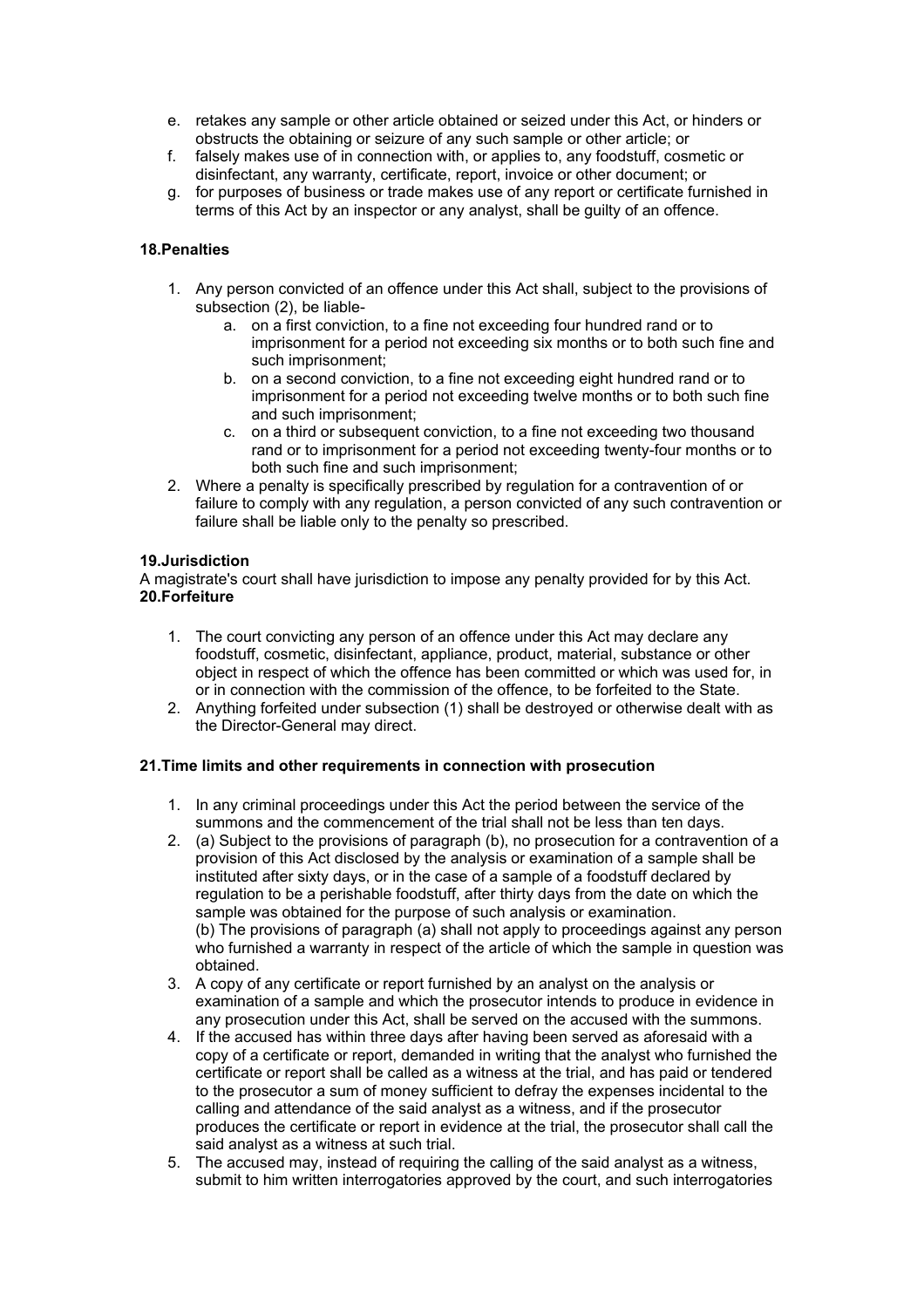and any reply thereto, purporting to be a reply from the said analyst, shall be admissible in evidence in the proceedings.

## **22.Proof of facts, and presumptions**

In any prosecution under this Act-

- a. a copy of or extract from a book, statement or other document, made by an inspector under section 11 (1) (d) and certified by him to be true and correct, shall unless the contrary is proved, be presumed to be a true and correct copy of or extract from the relevant book, statement or other document, and shall on its production in court be prima facie proof of any entry to which it relates;
- b. a certificate or report on the analysis or examination of a sample and purporting to be signed by an analyst, shall on its production in court be prima facie proof of the facts stated in it;
- c. any quantity of a foodstuff, cosmetic or disinfectant in or upon any premises at the time a sample of it is obtained by an inspector for the purposes of this Act, shall, unless the contrary is proved, be presumed to be in the same condition or possess the same properties as such sample;
- d. a sample of a foodstuff, cosmetic or disinfectant obtained by an inspector for analysis or examination in terms of this Act, shall be presumed to have been sold to him by the person selling the foodstuff, cosmetic or disinfectant of which it is a sample;
- e. if it is proved that any person has manufactured, treated or imported any foodstuff, cosmetic or disinfectant, it shall be presumed, unless the contrary is proved, that he manufactured, treated or imported the article in question for purposes of sale;
- f. any appliance, product, material, substance or other object found in or upon any premises where any foodstuff, cosmetic or disinfectant is manufactured, treated, packed, labelled, stored or conveyed or where any foodstuff or cosmetic is served or administered, shall, unless the contrary is proved, be presumed to be used for, in or in connection with the manufacture, treatment, packing, labelling, storage or conveyance of such foodstuff, cosmetic or disinfectant or the serving or administering of such foodstuff or cosmetic, as the case may be;
- g. any person who sells, manufactures or imports any foodstuff, cosmetic or disinfectant which contains any other foodstuff, cosmetic or disinfectant or in or on which any other foodstuff, cosmetic or disinfectant is present, shall be presumed to sell, manufacture or import, as the case may be, such other foodstuff, cosmetic or disinfectant.

# **23.Administration of Act by authorized local authority**

- 1. The Minister may by notice in the Gazette authorize any local authority to enforce within its area of jurisdiction and through its duly authorized officers, such provisions of this Act as the Minister may specify in the notice.
- 2. The Minister may restrict such authority to such articles or classes of articles as he may specify in the notice, and may grant the authority subject to such further restrictions or such conditions as he may so specify.
- 3. The Minister may by notice in the Gazette withdraw or amend any notice published under subsection (1), after having given not less than three months' notice of his intention to do so to the local authority concerned.
- 4. The Director-General may in writing permit a local authority authorized as contemplated in subsection (1), to transmit to any analyst, for analysis or examination free of charge, such number of samples as the Director-General may specify, and may at any time amend or withdraw such permission.

# **24.Right to prosecute**

1. A local authority authorized under section 23 to administer any provision of this Act in its area of jurisdiction may, through any person generally or specially authorized by it, prosecute in respect of any contravention of or failure to comply with the provision in question which is alleged to have taken place in the said area.